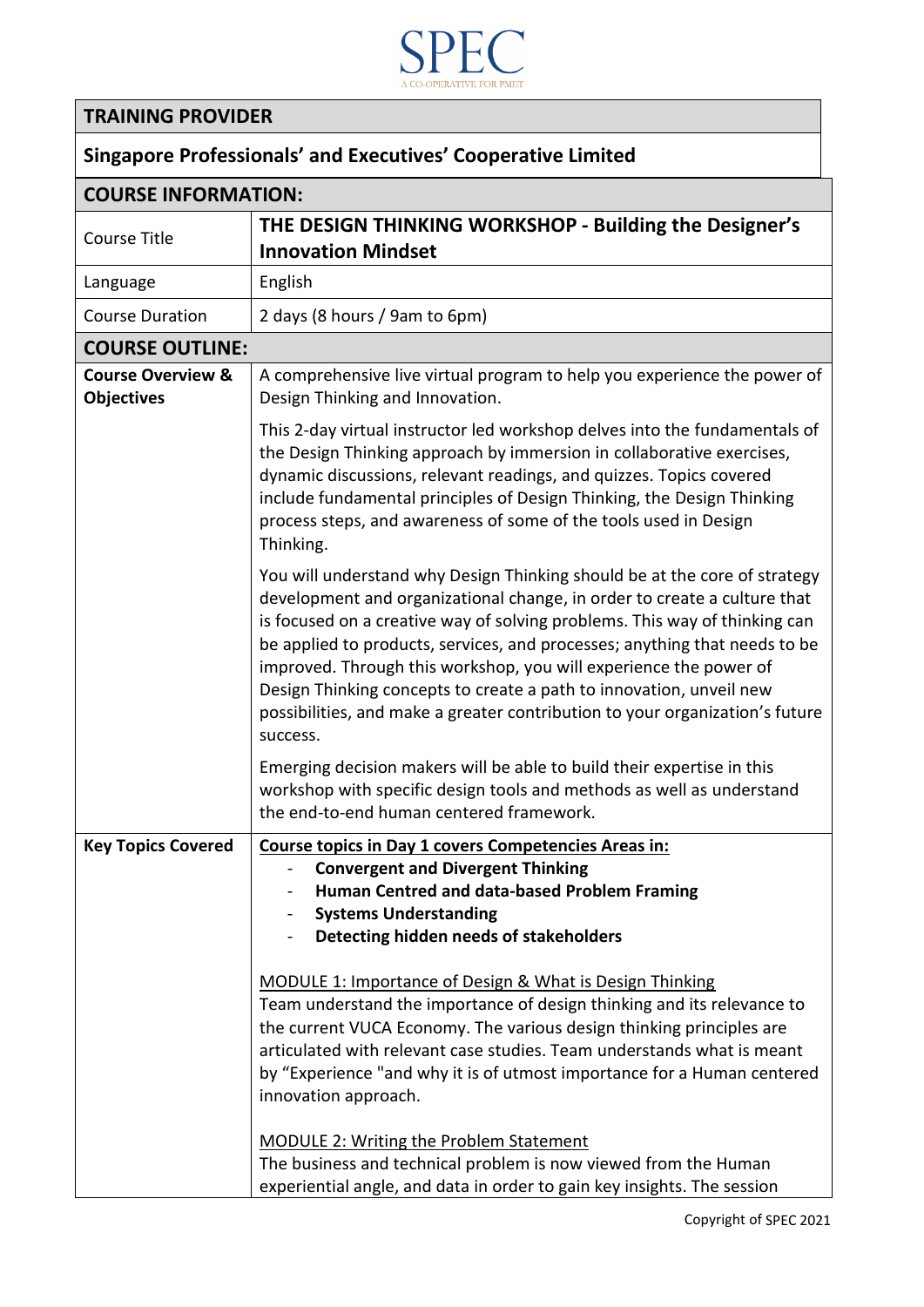

| would include                                                                                                                        |
|--------------------------------------------------------------------------------------------------------------------------------------|
| • Detection of the exact problem space and defining this as a                                                                        |
| contradiction                                                                                                                        |
| • Justify the business need                                                                                                          |
| • Find the specific opportunity and get stakeholders buy in<br>• Virtual team breakouts                                              |
|                                                                                                                                      |
| <b>MODULE 3: Understanding Stakeholders and Users</b>                                                                                |
| • Business goals and priorities are identified in alignment to the vision of                                                         |
| the leadership.                                                                                                                      |
| . This is done using techniques like Stakeholder mapping                                                                             |
| • Teams work in virtual breakouts on the individual challenges                                                                       |
| • Present outcomes to the group for reactions.                                                                                       |
|                                                                                                                                      |
| <b>MODULE 4: Personas and Empathy Maps</b>                                                                                           |
| . Teams now understand what is the meaning of empathy with                                                                           |
| application examples                                                                                                                 |
| • Segmentation and persona creation techniques are shared and                                                                        |
| explained                                                                                                                            |
| • Method to empathise and document pains and gains using empathy                                                                     |
| map is showcased                                                                                                                     |
| • Teams in their respective virtual breakout groups experiment with                                                                  |
| empathy map and persona                                                                                                              |
| <b>MODULE 5: Team Presentations and Retrospect</b>                                                                                   |
| • Teams present their working and identified pains and gains for the                                                                 |
| stakeholder group selected                                                                                                           |
| • Expert inputs and guidance are provided by the facilitator                                                                         |
| • Feedback from team                                                                                                                 |
|                                                                                                                                      |
| <b>Course topics in Day 2 covers Competencies Areas in:</b>                                                                          |
| Human cantered problem framing                                                                                                       |
| <b>Ideation for Innovation</b>                                                                                                       |
| Storyboarding and prototype creation                                                                                                 |
| <b>Creating effective Pitches</b>                                                                                                    |
|                                                                                                                                      |
| <b>MODULE 6: Current Scenarios &amp; Identification of Pain Points</b>                                                               |
| Team understand how to identify the pain points using RTBRose Thorn<br>Bud Methodology and derive insights from the Empathy map. The |
| facilitator showcases stakeholder journey map and its applications. Teams                                                            |
| then define the HMW statement using statement starters                                                                               |
|                                                                                                                                      |
| <b>MODULE 7: Ideation and Voting</b>                                                                                                 |
| • Creative Matrix is used to generation multiple ideas                                                                               |
| • These ideas are built upon by the teams in the group activities                                                                    |
| • Multiple prioritization methods are showcased to shortlist the ideas                                                               |
| . Teams work in virtual breakouts on the individual challenges                                                                       |
| • Present outcomes to the group for reactions.                                                                                       |